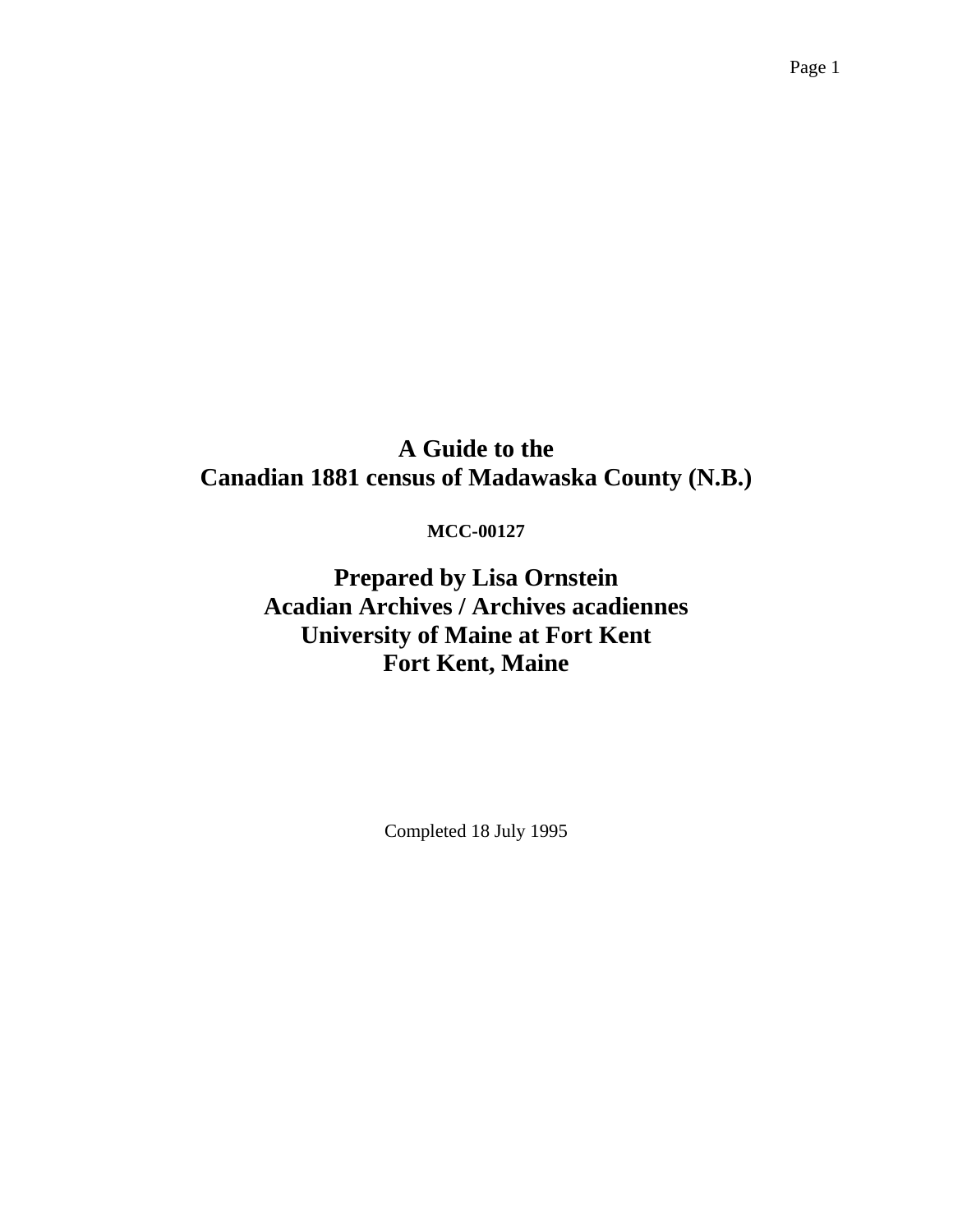## **Table of Contents**

| <b>Summary Information</b> |   |
|----------------------------|---|
| Scope and Content Note     | 3 |
| <b>Historical Note</b>     | 3 |
| Access to the Collection   | 3 |
| Provenance                 | 3 |
| <b>Table of Contents</b>   |   |

# **Canadian 1881 census of Madawaska County (N.B.) Summary Information**

*Collection Title:* Canadian 1881 census of Madawaska County, (N.B.)

*Citation:* Canadian 1881 census of Madawaska County, (N.B.), MCC-00127, Acadian Archives / Archives acadiennes, University of Maine at Fort Kent

*Accession Number:* MCC: 95-00127 *Shelf List Number(s):* F92

*Provenance:* The original microfilm was produced by the National Archives of Canada. This copy was purchased from Xebec Imaging Services, Inc.

*Access:* No restrictions.

*Date Range:* 1881

*Physical Characteristics/Condition:* 35mm microfilm, positive

*Quantity:* 1 roll

*Guide Prepared by:* Lisa Ornstein, July 1995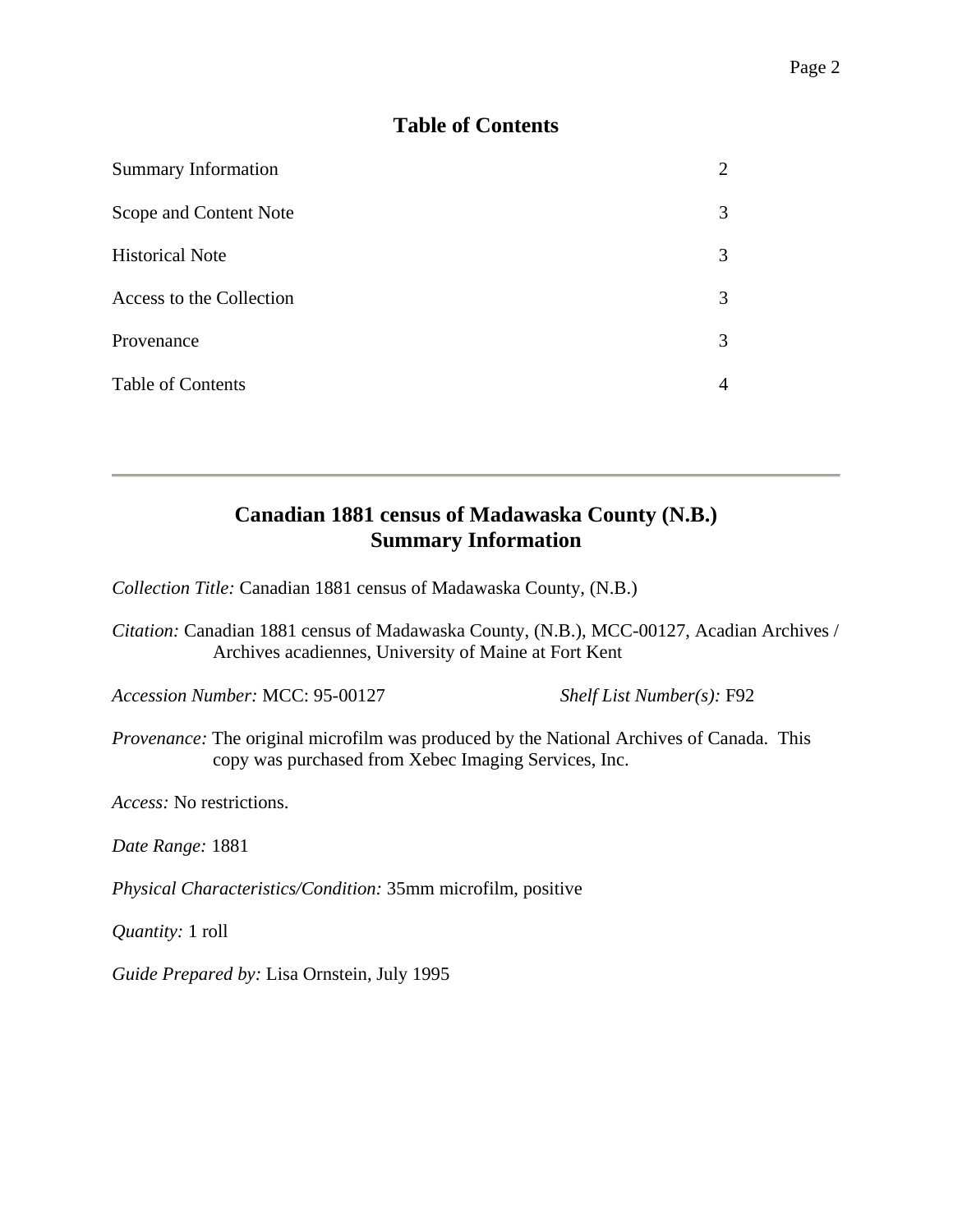Introduction. This microfilm is part of a series documenting the 1881 census conducted in New Brunswick. The Acadian Archives/Archives acadiennes purchased this particular roll because it contains data about settlements on the Canadian side of the Upper Saint John Valley. This particular roll also contains census information from the other regions of New Brunswick.

Scope and Content Note. These microfilms contain a nominal enumeration of the 1881 population of the parishes forming present-day Madawaska County, New Brunswick. The microfilms also contain 1881 census information for Westmorland, and Carleton Counties, New Brunswick.

Historical Note. The first nominal census for New Brunswick was taken in 1851. Since that time enumerations have been taken at ten year intervals. Names appear in the order of residence visited by the enumerator. Census records include name, age, nativity, religion, occupation, and relationship to head of household.

 Present-day Madawaska County was created in 1873 from a subdivision of Victoria County. Nonetheless, the 1881 census continued to list Madawaska County parishes under Victoria County. At the time of the 1881 census, Madawaska County comprised seven parish divisions: Madawaska, Sainte Anne, Saint Basile, Saint Francis, Saint Hilaire, Saint Jacques and Saint Leonard.

Use Note. The census information for Victoria County (present-day Madawaska County, New Brunswick) is located approximately one-third of the way through the roll. As an aid to the user, the number of frames per parish for Victoria County is specified in the table of contents which follows this section.

Access. There are no restrictions on access to this collection.

Provenance. The Archives purchased this microfilm edition from Xebec Imaging Services, Inc. The original of this film was produced by the National Archives of Canada [Ottawa: Xebec Imaging Inc., 1989, roll C-13183].